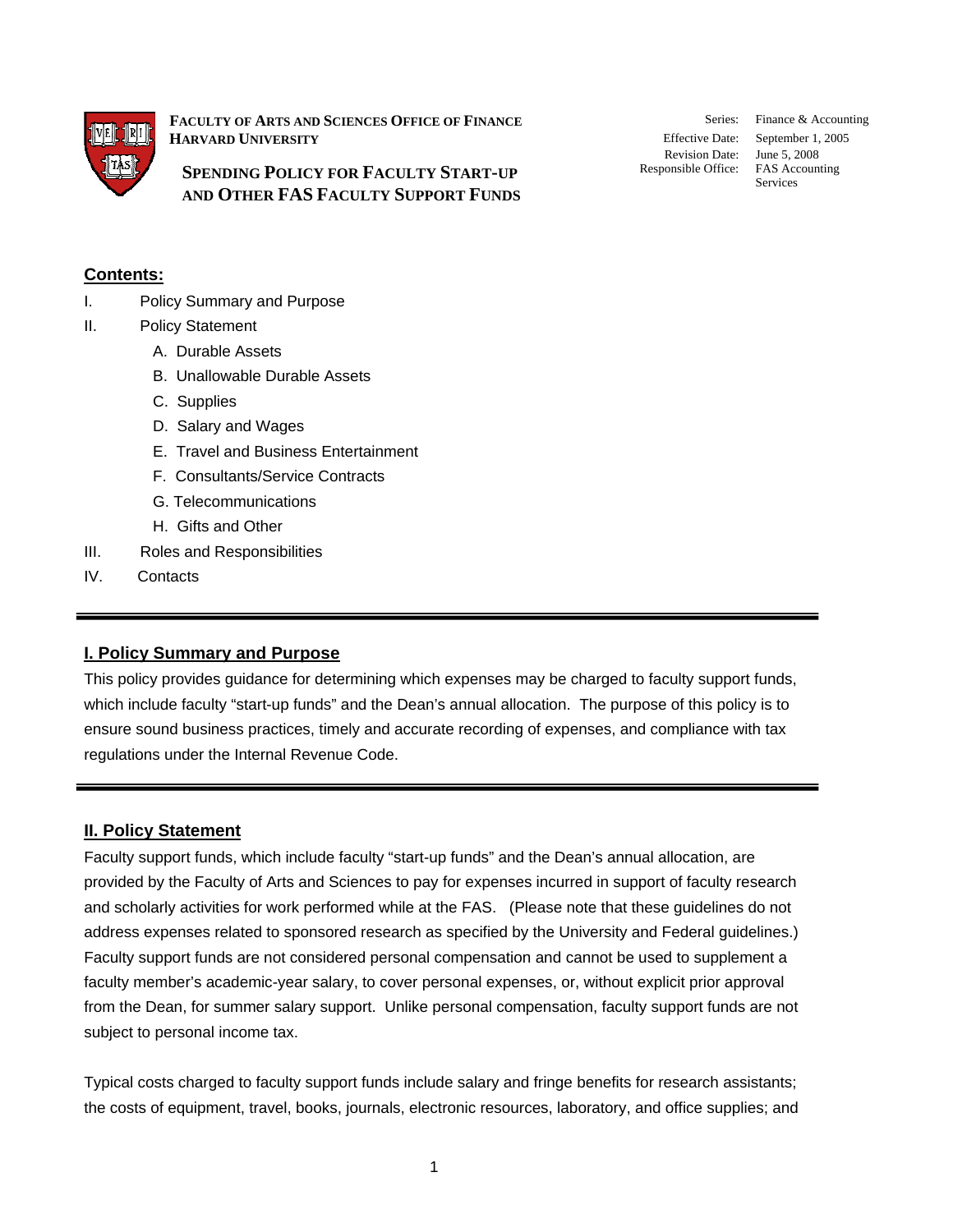services purchased from animal care and other research support facilities. All expenses from faculty support funds need to be fully documented with specific reference to the research or scholarly activity being conducted. Durable assets (see below) purchased with faculty support funds are the property of Harvard University

**Departure of Faculty Member -** Any unspent balances, durable assets, or items of value remain with the University upon the departure of a faculty member. Ordinarily, no expenditures may be made from startup funds after the end of the faculty member's appointment. Exceptions to this rule must be approved by the Associate Dean for Finance. Faculty members considering leaving the University should consult with their Department Administrator and/or the FAS Office of Finance on the disposition of their remaining startup funds. Emeritus faculty may continue to use unspent balances from their faculty support funds to support their research and scholarly activities.

As long as funds are used within these guidelines, there are no tax implications. Failure to abide by these guidelines may result in tax consequences; the IRS views faculty support funds that are used for the direct personal benefit of a faculty member as additional income and would require the University to withhold taxes as a result.

### **A. Durable Assets**

Certain durable assets may be purchased using faculty support funds. Durable assets are defined as tangible goods that yield service or benefits over a number of years. Durable assets purchased with faculty support funds are the property of Harvard University. Examples of durable assets are scientific equipment and computers.

The faculty member's home department must inventory such durable assets. A complete list of these items should be maintained by the faculty member's department and regularly updated for additions and disposals. *Note*: Any assets documented in Equipster will be automatically covered by insurance.

If a faculty member, upon leaving the University or retirement, wishes to acquire equipment or other items of value previously purchased with faculty support funds, he or she should contact the Director of Accounting Operations in the FAS Office of Finance. Items determined to be eligible for purchase will carry fair market value. The purchased asset should be removed from inventory.

### **B. Unallowable Durable Assets**

The following durable assets may not be purchased with faculty support funds. Exceptions require prior written approval by the FAS Dean.

- Furniture and furnishings
- Rare books (defined as books with a purchase price above \$500)
- Works of art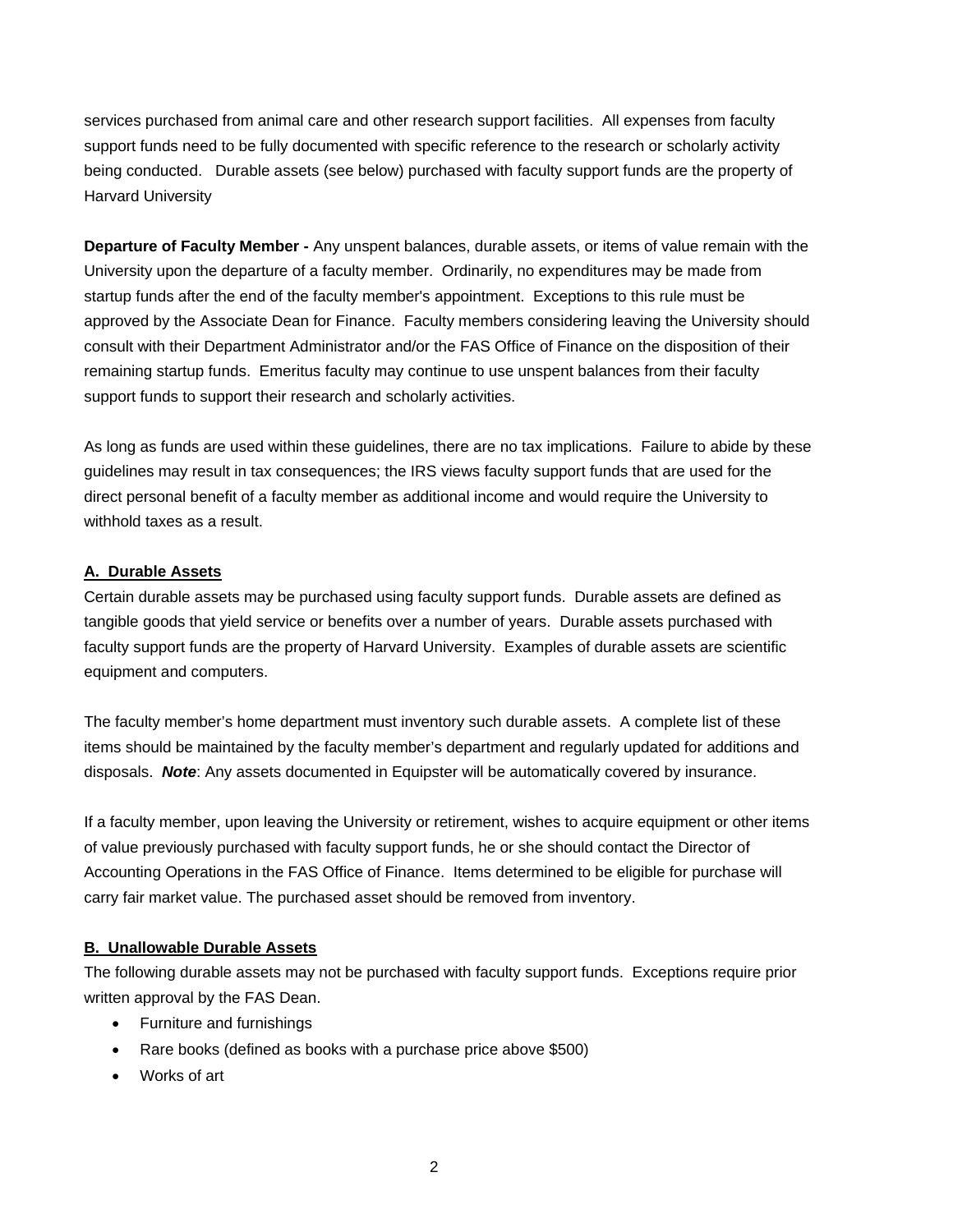In rare instances where exceptions are granted, based on a determination that it is a legitimate and necessary research or scholarly expense, these assets must be inventoried as described in Section A above.

### **C. Supplies**

Laboratory and office supplies may be a significant expense for research conducted in science departments. All lab and office supplies purchased with faculty support funds must be clearly documented as research or scholarly costs. The University has negotiated competitive prices for lab and office supplies with several vendors. For more information on vendor partners go to [http://vpf](http://vpf-web.harvard.edu/ofs/procurement/)[web.harvard.edu/ofs/procurement/](http://vpf-web.harvard.edu/ofs/procurement/).

#### **D. Salary and Wages**

If faculty support funds are used to finance a research position, the prospective employee must be informed, in writing, that funding is temporary and that there is no commitment of employment after the funding is exhausted or the specific research project is completed. FAS Human Resources and the faculty member's home department should be contacted for specific hiring information. Funds must be adequate to cover salary, accrued vacation, and associated fringe benefit costs as determined through the fringe benefit rate established by the University.

#### **E. Travel and Business Entertainment**

Expenses relating to research travel and business entertainment must follow the FAS Spending Policy for Travel, Business, and Entertainment Spending. These guidelines can be obtained by clicking on the following: [http://www.finance.fas.harvard.edu](http://www.finance.fas.harvard.edu/).

### **F. Consultants / Service Contracts**

All consultant and service contract arrangements must be properly documented and University procedures for determining such arrangements must be followed. The following records must be completed and maintained by the department for all consulting arrangements: (1) Employee/Independent Contractor Questionnaire, (2) Signed Contract, and (3) Invoices (with adequate detail). FAS Human Resources should be contacted for questions concerning consulting arrangements.

The FAS Financial Office must approve consulting contracts equal to or greater than \$50,000 or more than one year in duration. Department administrators should approve all consulting contracts under this threshold.

The University's policy on Contractors and Employee/Independent Contractor Questionnaire (appendix to policy) can be found at [http://vpf-web.harvard.edu/ofs/policies/policies.shtml.](http://vpf-web.harvard.edu/ofs/policies/policies.shtml) Samples of OGC-approved contract wording can be found at <http://www.ogc.harvard.edu/> under Model Documents (PIN-protected site).